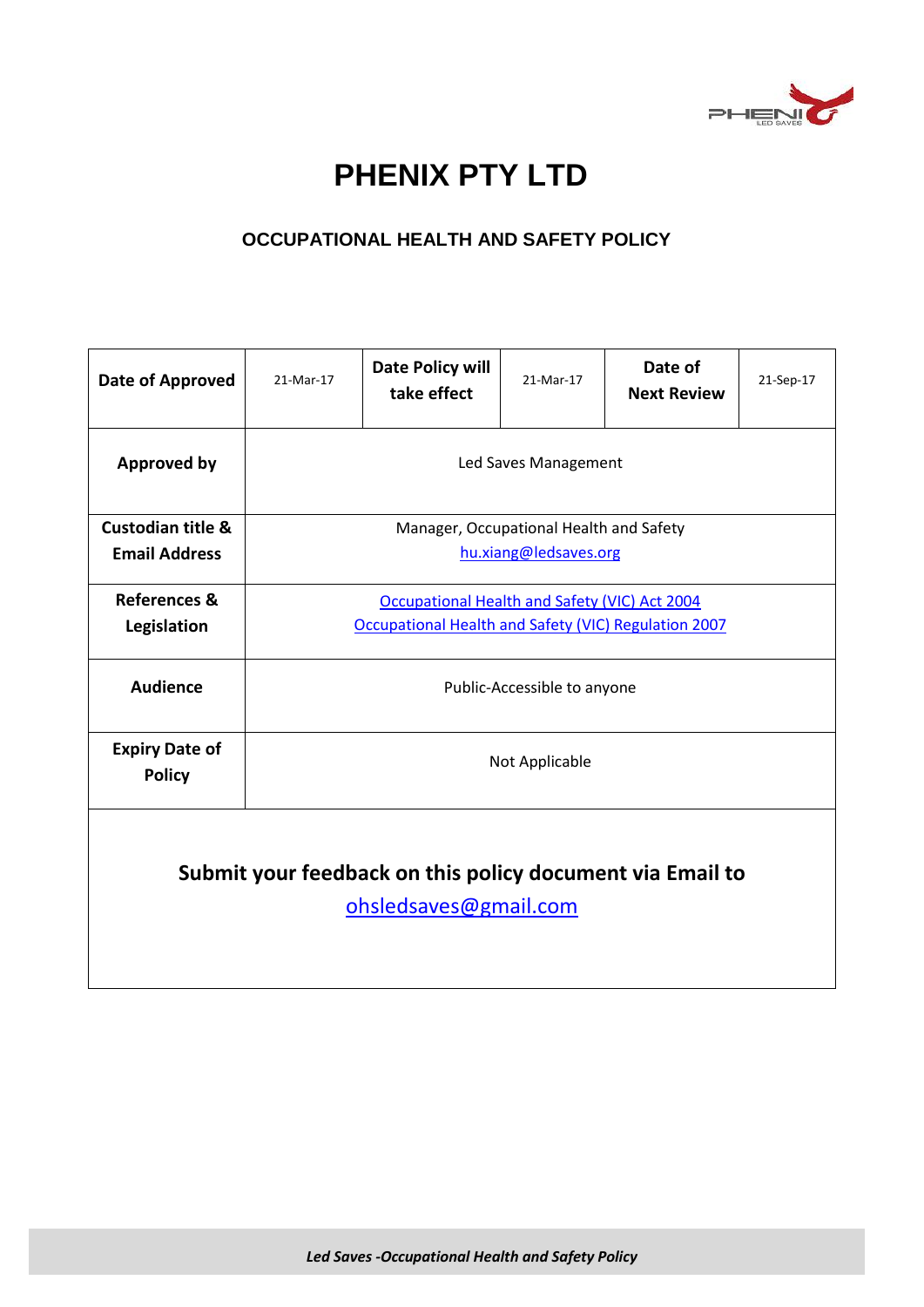

## **Purpose**

- 1. The Led Saves is committed to providing a safe and healthy workplace for its workers, contractors and visitors. This Policy defines the principles of this commitment and the company's approach to the continuous improvement of health and safety in the workplace.
- 2. This Policy sets out the overarching principles for the company's commitment and management of occupational health and safety requirements and gives effect to the company's Occupational Health and Safety Management Plan,
- 3. All members of the Led Saves have a collective and individual responsibility to work safely and be engaged in activities to help prevent injuries and illness.

#### **Obligations**

Management is firmly committed to a policy enabling all work activities to be carried out safely, and with all possible measures taken to remove (or at least reduce) risks to the health, safety and welfare of workers, contractors, authorized visitors, and anyone else who may be affected by our operations.

#### **Standards**

- Occupational Health and Safety (Vic) Act 2004
- Occupational Health and Safety (Vic) Regulation 2007
- Equipment Public Safety Act 1994
- Accident Compensation Act 1985

## **Objectives**

- To achieve a no loss time injury in workplace
- To make health and safety an integral part of every managerial and supervisory position
- To provide a continuous program of education and learning to ensure that our employees work in the safest possible manner.

#### **Measure the Objectives**

- LED Saves has achieved zero accident in the warehouse since the last inspection. The no loss time injury objective will be achieved when there was no employer absent due to workplace injury.
- The objective that aims to make health and safety an integral part of every managerial and supervisory position will be achieved when all the employees commit and comply with the policy.
- The objective of providing continuous programs for training purpose which would give rise to possible safest workplace will be achieved when the training meetings have been regularly held (once a month).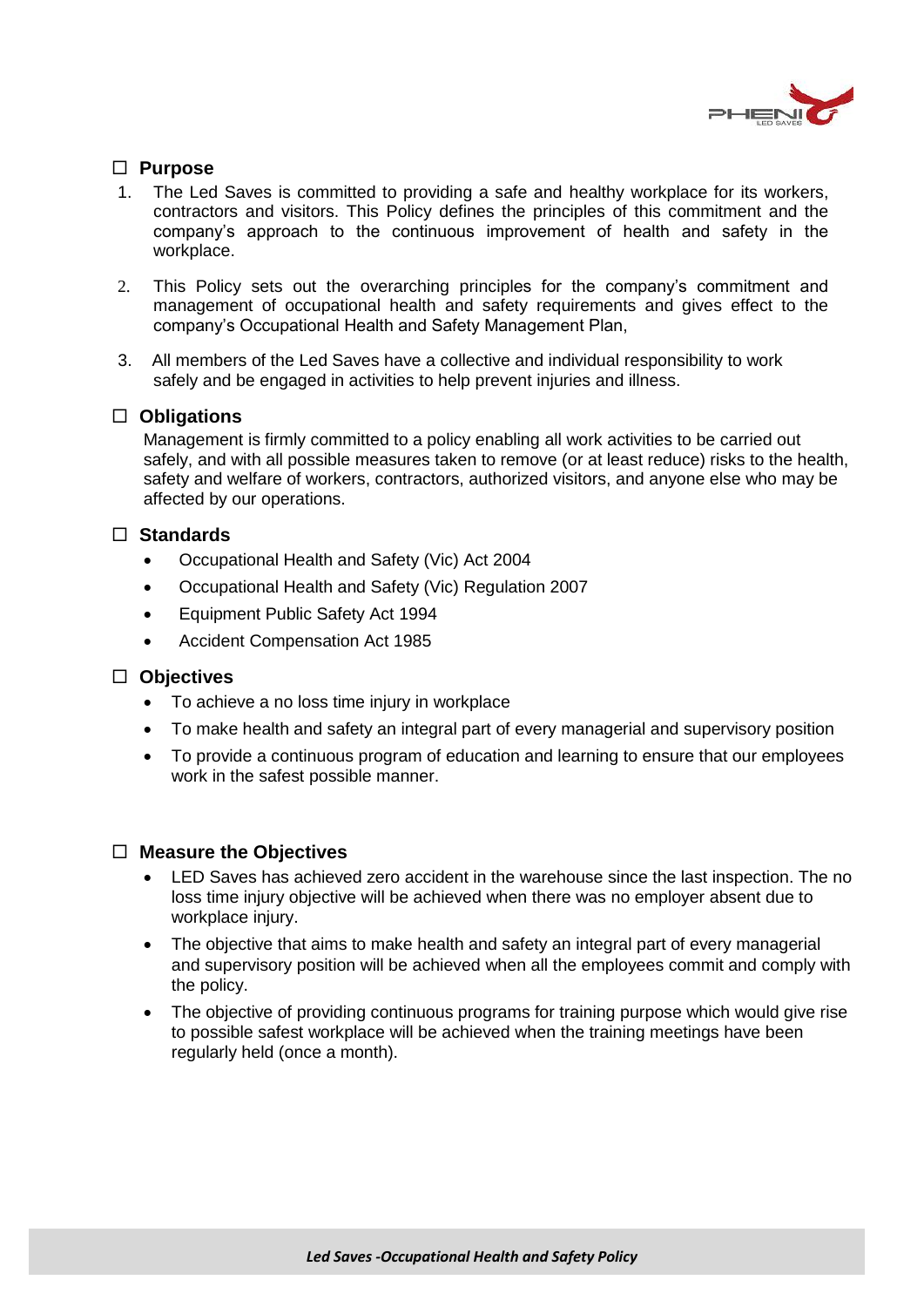

## **Monitor the Objectives**

- Check the attendance sheet regularly to monitor whether there is any absence due to injury
- Check the warehouse instruction logbooks regularly to monitor compliance
- Subscribe to relevant requirements to keep employees updated
- Check whether all employees have received the updated requirements
- Check the meeting minutes once a month to monitor the training progress

## **Responsibilities**

Management (the supervisor and / or manager) is responsible for providing and maintaining:

- a safe working environment
- safe systems of work
- plant and substances in safe condition
- facilities for the welfare of all workers
- any information, instruction, training and supervision needed to make sure that all workers are safe from injury and risks to their health
- a commitment to consult and co-operate with workers in all matters relating to health and safety in the workplace
- a commitment to continually improve our performance through effective safety

Workers are responsible for:

- comply with safe work practice, with the intent of avoiding injury to themselves and others and damage to equipment
- take reasonable care of the health and safety of themselves and others
- wear personal protective equipment and clothing where necessary
- comply with any direction given by management for health and safety
- not misuse or interfere with anything provided for health and safety
- Report all accidents and incidents on the job immediately, no matter how trivial
- Report all known or observed hazards to their supervisor or manager

We expect visitors and contractors to:

 Follow the OHS policies and procedures of Led Saves in addition, all visitors undertaken by the contractor and the contractor's employees must be in a safe manner and must not, under any circumstance, create any hazards for the employees of Led Saves

## **Review**

The policy will be reviewed every 12 months by the management in consultation with the Health and Safety Representative and other employees.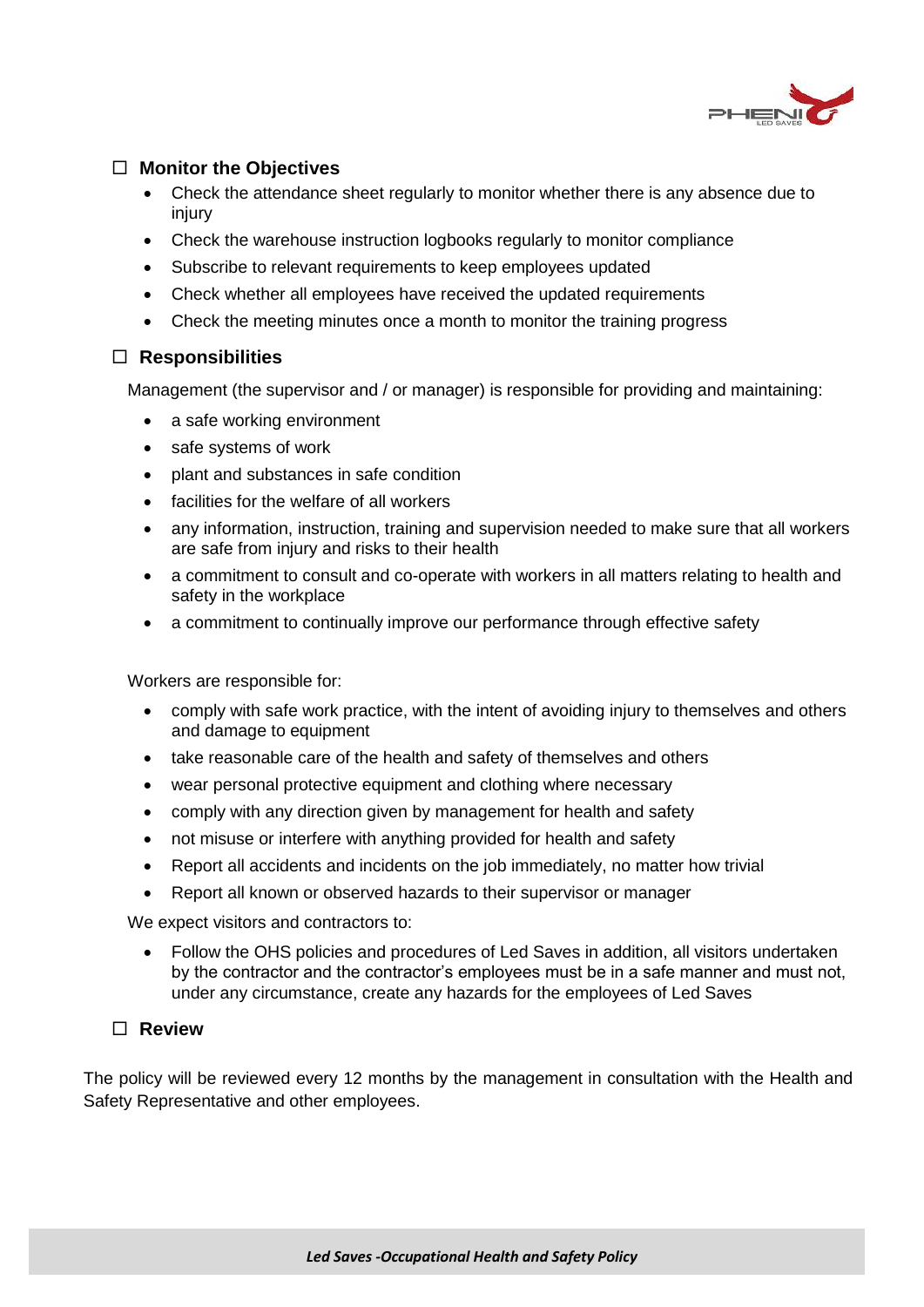

## **Application of this policy**

We seek the co-operation of all workers, customers and other persons. We encourage suggestions for realizing our health and safety objectives to create a safe working environment with a zero accident rate.

This policy applies to all business operations and functions, including those situations where workers are required to work off-site.

## **Consultation and Communication**

Led Saves is committed to consultation and cooperation between management and employees. Led Saves will communicate and consult with elected employee health and safety representatives and employees in any workplace change that will affect the health and safety of any of its employees.

All personnel, including contractors, are to receive information about the policy at induction and are to be provided with a written copy of the policy after the annual revisions.

Policy Authorized by: Ivan HU Date: 21/03/2017